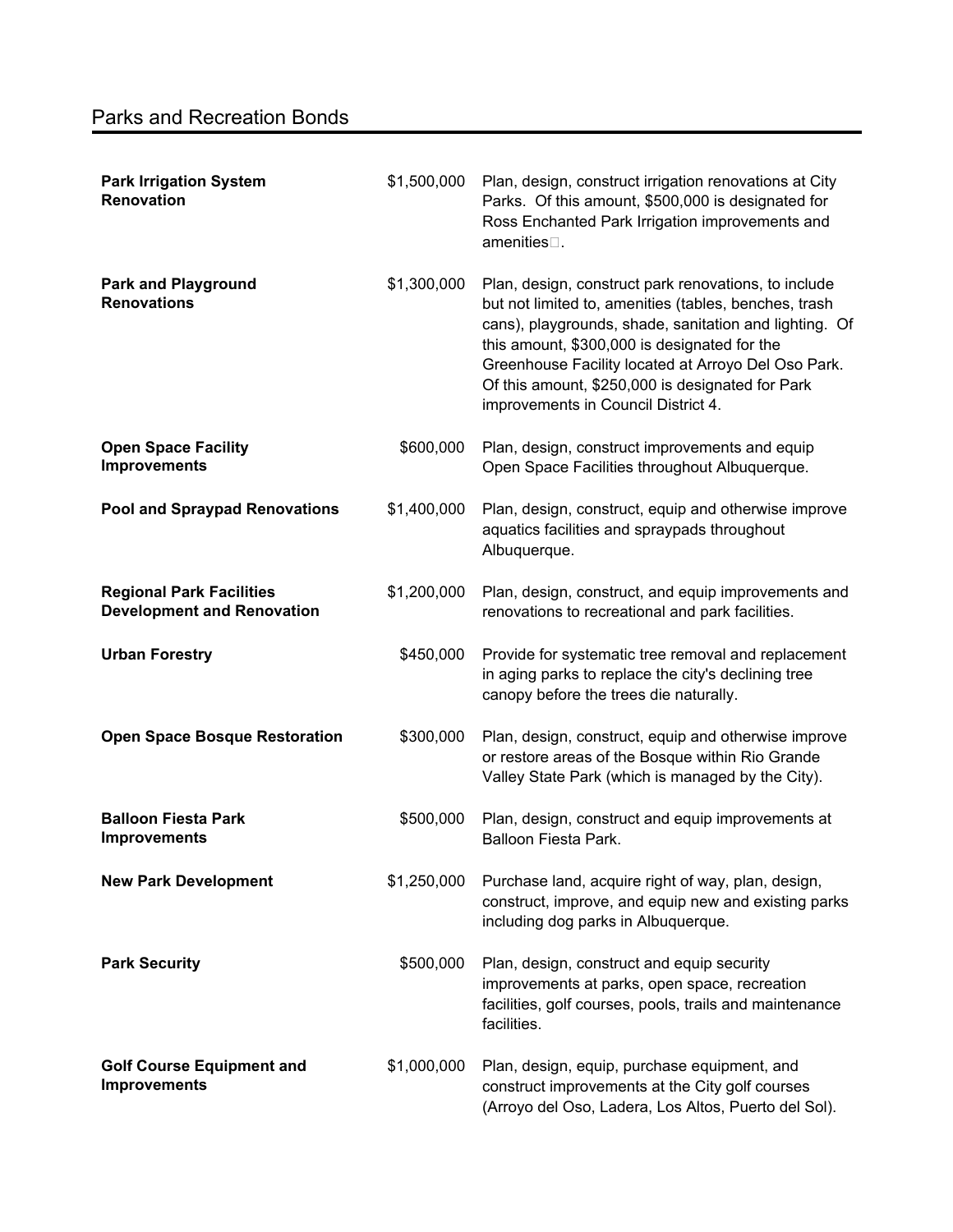## Parks and Recreation Bonds

| <b>Walker Property</b>                                                                          | \$4,000,000 | To plan, design, construct, renovate, furnish and<br>otherwise improve a new park and facilities in the<br>Wells park area.                                                                                                                                                                                                                                                                                                                        |
|-------------------------------------------------------------------------------------------------|-------------|----------------------------------------------------------------------------------------------------------------------------------------------------------------------------------------------------------------------------------------------------------------------------------------------------------------------------------------------------------------------------------------------------------------------------------------------------|
| <b>Indoor Sports Complex</b>                                                                    | \$2,250,000 | Plan, design, construct an indoor sports complex,<br>which could include but is not limited to, an indoor<br>tract, multi-purpose courts, concessions, exercise<br>facilities and retail space.                                                                                                                                                                                                                                                    |
| <b>District 1 Pickleball Courts</b>                                                             | \$450,000   | Plan, design, acquire land, construct, install and equip<br>Pickleball courts at a location in Council District 1.                                                                                                                                                                                                                                                                                                                                 |
| <b>Pat Hurley Dog Park</b>                                                                      | \$300,000   | Plan, design, construct, install and equip a Dog Park<br>at the Pat Hurley Park location.                                                                                                                                                                                                                                                                                                                                                          |
| <b>Vista del Norte Park</b>                                                                     | \$1,000,000 | Plan, design, construct, install, equip and otherwise<br>improve Vista del Norte Park.                                                                                                                                                                                                                                                                                                                                                             |
| <b>North Domingo Baca Aquatic</b><br><b>Center</b>                                              | \$3,000,000 | Plan, design, construct, equip, install and otherwise<br>improve an aquatic facility at the North Domingo Baca<br>Park/ Multigenerational Center location.                                                                                                                                                                                                                                                                                         |
| 2% for Open Space Land<br><b>Acquisition</b>                                                    | \$2,800,000 | Reserve 2% of G.O. Bond Program for Open Space<br>Land Acquisition, as mandated by O-16-9.                                                                                                                                                                                                                                                                                                                                                         |
| <b>North Domingo Baca Pool &amp;</b><br><b>Aquatic Center - Council</b><br><b>District 4</b>    | \$500,000   | Plan, design, construct, furnish and equip a swimming<br>pool at North Domingo Baca Park.                                                                                                                                                                                                                                                                                                                                                          |
| Tijeras Arroyo Bio-zone/San<br><b>Miguel Archaeological Site -</b><br><b>Council District 9</b> | \$400,000   | Plan, design, develop, equip, reconstruct, renovate,<br>expand, repair, enhance, and otherwise improve<br>infrastructure for the protection, security and study of<br>the San Miguel Archaeological Site within the<br>boundaries of the Tijeras Arroyo Bio-zone.                                                                                                                                                                                  |
| <b>Parks and Recreation Projects -</b><br><b>Council District 1</b>                             | \$245,000   | Study, map, plan, design, develop, construct,<br>renovate, expand, furnish, equip, enhance and<br>otherwise improve and acquire property, vehicles and<br>equipment for park and recreational facilities,<br>including public parks and facilities within those parks,<br>swimming pools, tennis courts, sports fields and other<br>recreational facilities, open space, medians,<br>bikeways, Bosque lands and trails that benefit District<br>1. |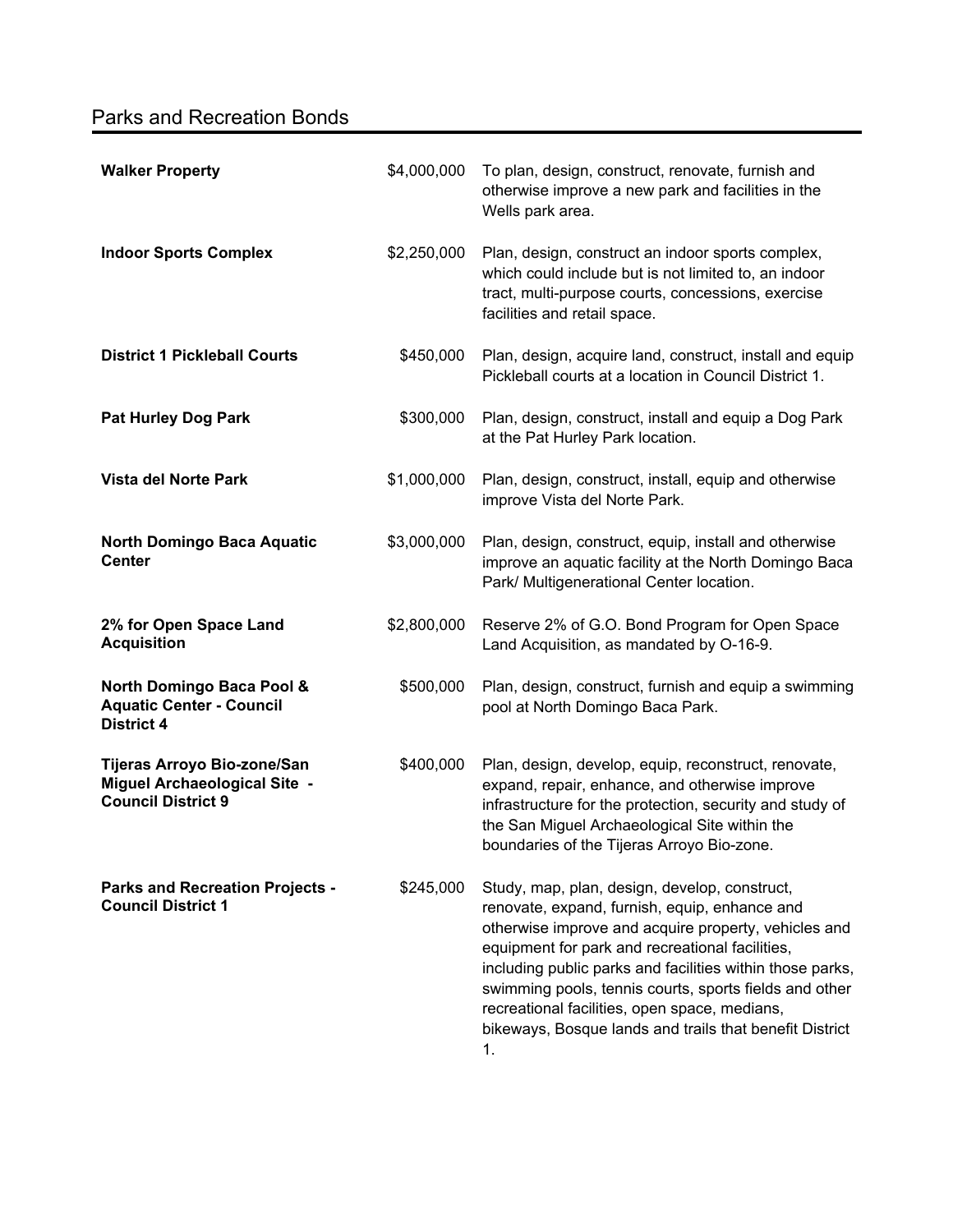| <b>Parks and Recreation Projects -</b><br><b>Council District 2</b> | \$250,000 | Study, map, plan, design, develop, construct,<br>rehabilitate, renovate, expand, furnish, equip,<br>enhance and otherwise improve, and to acquire<br>property, vehicles and equipment for park and<br>recreational facilities, including public parks and<br>facilities within those parks, swimming pools, tennis<br>courts, sports fields, other recreational facilities, open<br>space, medians, bikeways, Bosque lands, and trails<br>that will benefit Council District 2. |
|---------------------------------------------------------------------|-----------|---------------------------------------------------------------------------------------------------------------------------------------------------------------------------------------------------------------------------------------------------------------------------------------------------------------------------------------------------------------------------------------------------------------------------------------------------------------------------------|
| <b>Parks and Recreation Projects -</b><br><b>Council District 3</b> | \$200,000 | Study, map, plan, design, develop, construct,<br>renovate, expand, furnish, equip, enhance and<br>otherwise improve and acquire property, vehicles and<br>equipment for park and recreational facilities,<br>including public parks and facilities within those parks,<br>swimming pools, tennis courts, sports fields and other<br>recreational facilities, open space, medians,<br>bikeways, Bosque lands and trails that benefit District<br>3.                              |
| <b>Parks and Recreation Projects -</b><br><b>Council District 4</b> | \$150,000 | Study, map, plan, design, develop, construct,<br>rehabilitate, renovate, expand, furnish, equip,<br>enhance and otherwise improve, and to acquire<br>property, vehicles and equipment for park and<br>recreational facilities, including public parks and<br>facilities within those parks, swimming pools, tennis<br>courts, sports fields, other recreational facilities, open<br>space, medians, bikeways, Bosque lands, and trails<br>that will benefit Council District 4. |
| <b>Parks and Recreation Projects -</b><br><b>Council District 5</b> | \$200,000 | Study, map, plan, design, develop, construct,<br>rehabilitate, renovate, expand, furnish, equip,<br>enhance and otherwise improve, and to acquire<br>property, vehicles and equipment for park and<br>recreational facilities, including public parks and<br>facilities within those parks, swimming pools, tennis<br>courts, sports fields, other recreational facilities, open<br>space, medians, bikeways, Bosque lands, and trails<br>that will benefit Council District 5. |
| <b>Parks and Recreation Projects -</b><br><b>Council District 7</b> | \$150,000 | Study, map, plan, design, develop, construct,<br>rehabilitate, renovate, expand, furnish, equip,<br>enhance and otherwise improve, and to acquire<br>property, vehicles and equipment for park and<br>recreational facilities, including public parks and<br>facilities within those parks, swimming pools, tennis<br>courts, sports fields, other recreational facilities, open<br>space, medians, bikeways, Bosque lands, and trails<br>that will benefit Council District 7. |